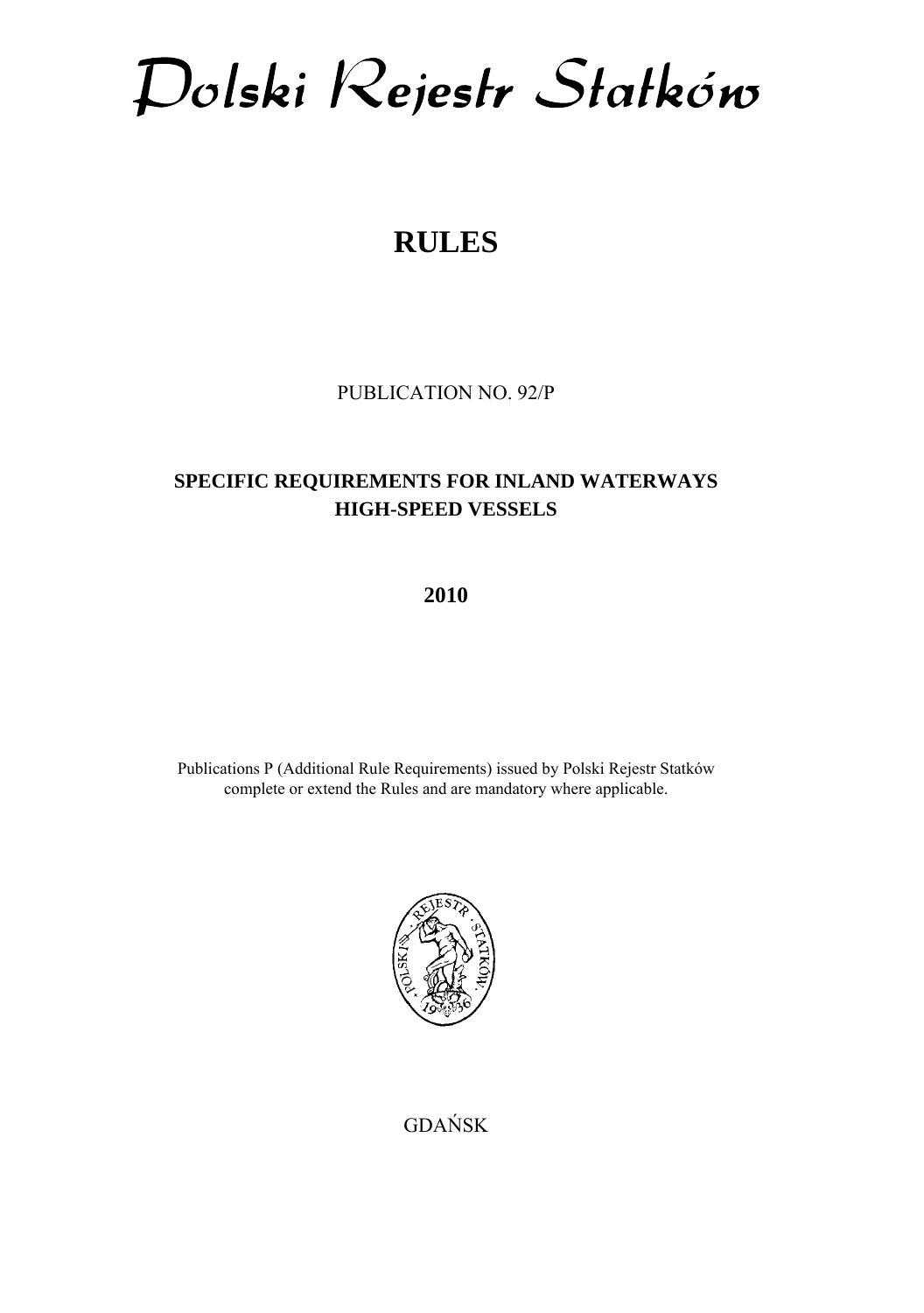*Publication No. 92/P – Specific Requirements for Inland Waterways High-Speed Vessels – 2010*, based on the *Commission Directive 2006/87/WE, Chapter 22b* is the extension of the requirements contained in the corresponding PRS *Rules for the Classification and Construction of Inland Waterways Vessels*, *Part I* to *Part VII.* 

The Publication was approved by the PRS Board on 19 May 2010 and enters into force on 26 May 2010.

© Copyright by Polski Rejestr Statków S.A., 2010

PRS/AW, 05/2010 ISBN 978-83-7664-051-8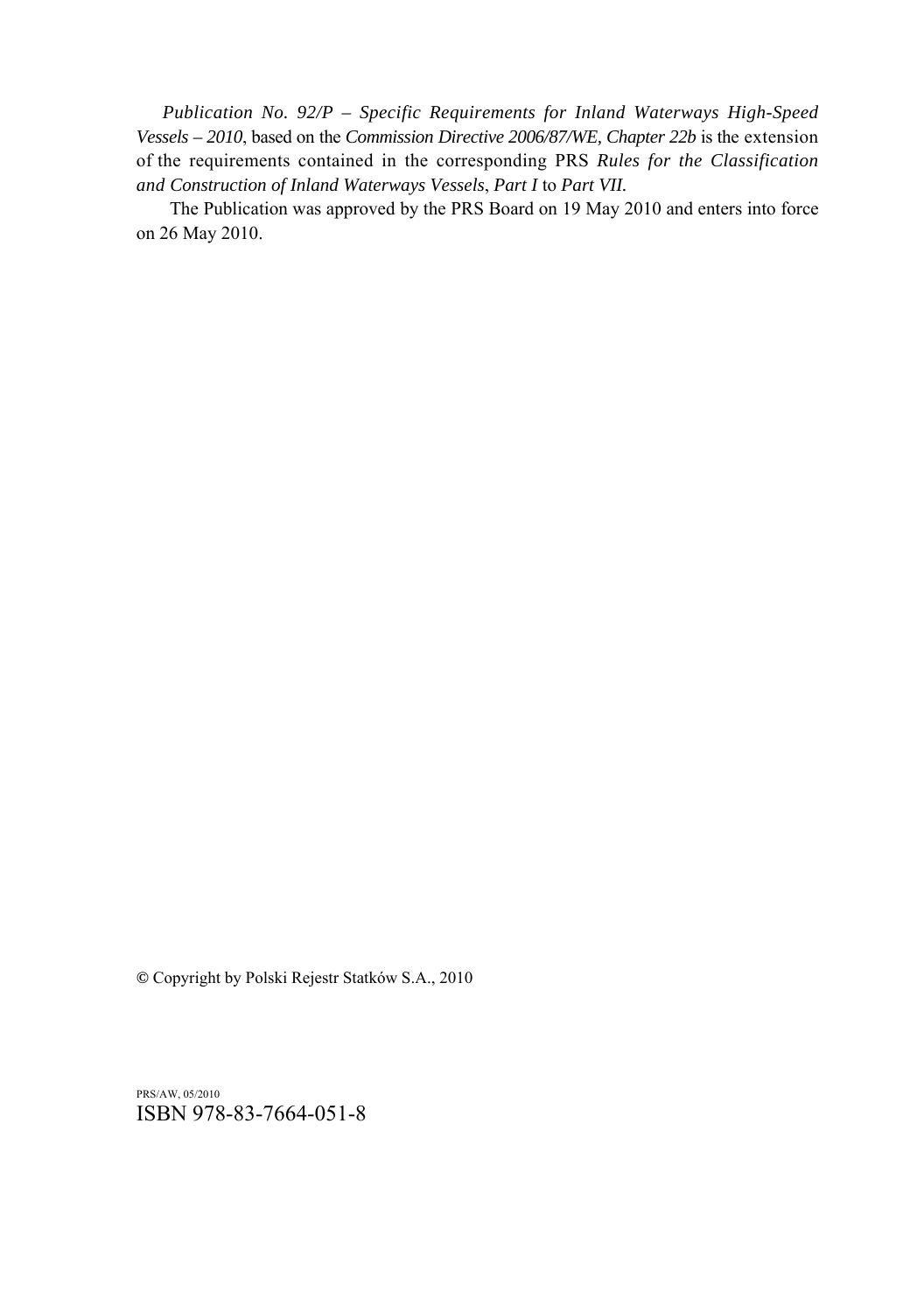## **CONTENTS**

#### page

| $\mathbf{1}$   |         | 5 |
|----------------|---------|---|
| $\overline{2}$ |         | 5 |
|                | 21      | 5 |
|                | 2.2     | 5 |
|                | 23      | 5 |
|                | 2.4     | 5 |
|                | 2.5     | 6 |
|                | 2.6     | 6 |
|                | 2.7     | 6 |
|                | 2.8     | 7 |
|                | 2.9     | 7 |
|                | 2.9.1   | 7 |
|                | 292     | 7 |
|                | 293     | 8 |
|                | 2.9.4   | 8 |
|                | 295     | 8 |
|                | 2.9.6   | 8 |
|                | 2.10    | 8 |
|                | 2.11    | 8 |
|                | 2 1 1 1 | 8 |
|                | 2 1 1 2 | 8 |
|                | 2.12    | 9 |
|                | 2.13    | 9 |
|                | 2.14    | 9 |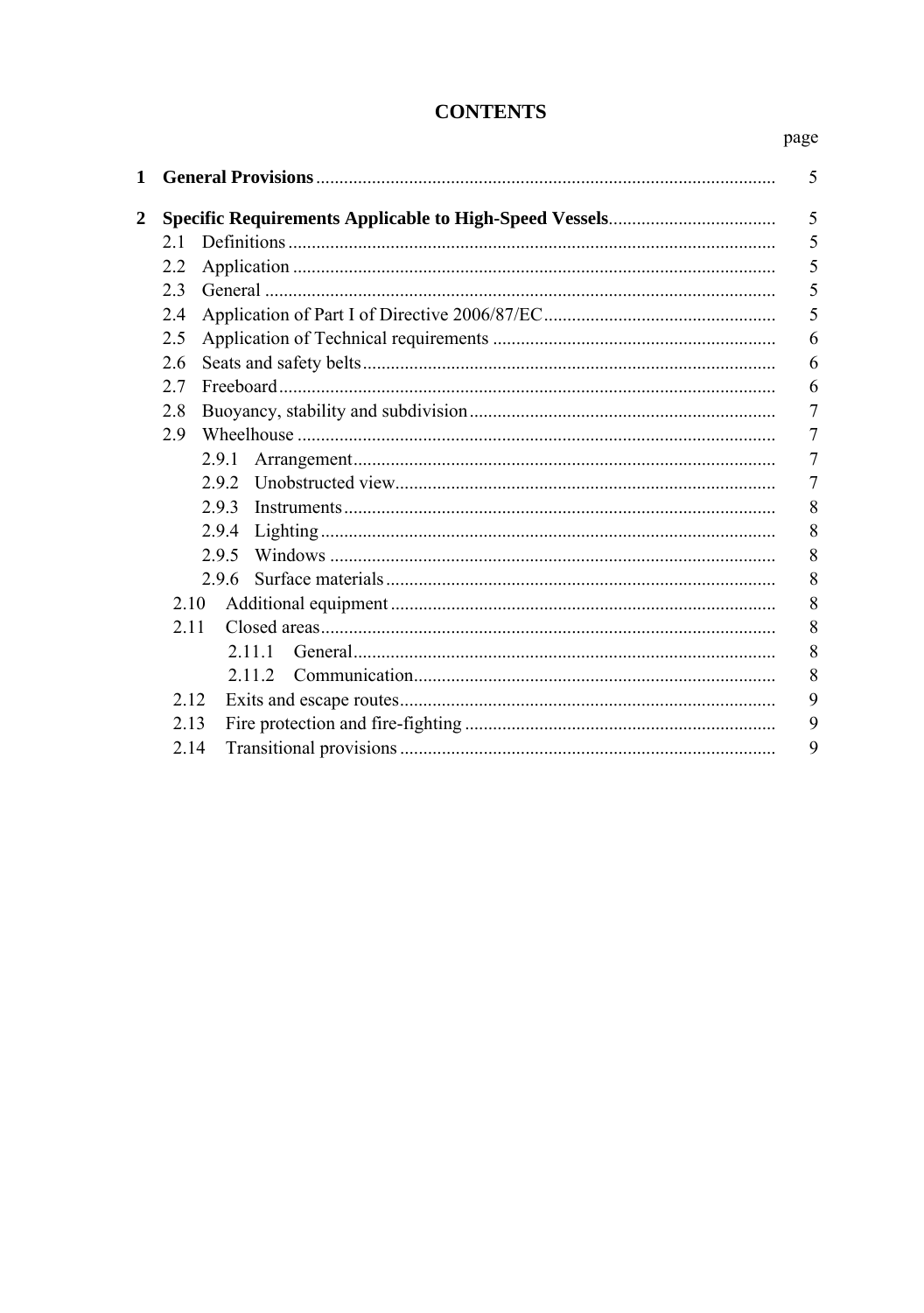## **1 GENERAL PROVISIONS**

**1.1** The requirements of *Publication No. 92/P – Specific Requirements for Inland Waterways High-Speed Vessels – 2010*, are based on requirements contained in *Commission Directive 2006/87/EC, Chapter 22b*, and corresponding PRS *Rules for the Classification and Construction of Inland Waterways Vessels, Part I to Part VII* (hereinafter referred to as *PRS Rules*).

## **2 SPECIFIC REQUIREMENTS APPLICABLE TO HIGH-SPEED VESSELS**

## **2.1 Definitions**

**2.1.1**  $\text{High-speed vessel} - \text{a motorized craft capable of reaching speeds}$ over 40 km/h in relation to water.

**2.1.2** HSC Code 2000 – *International Code of Safety for High-Speed Craft*, *2000,* with amendments.

## **2.2 Application**

**2.2.1** High speed vessels covered by requirements of this *Publication* should also comply with applicable requirements of *HSC Code*.

## **2.3 General**

- **2.3.1** High-speed vessels shall not be constructed as cabin vessels.
- **2.3.2** The following installations are prohibited on board high-speed vessels:
	- **.1** appliances fitted with wick burners according to Article 13.02 of *Directive 2006/87/EC* (see *Part V – Fire Protection – 2010*, items: 7.1.2.1, 7.1.2.2, 7.1.2.3),
	- **.2** vaporising oil burner stoves according to Articles 13.03 and 13.04 of *Directive 2006/87/EC* (see *Part V – Fire Protection – 2010*, items: 7.1.3.1, 7.1.3.2, 7.1.4.1, 7.1.4.2, 7.1.4.3, 7.1.4.4, 7.1.4.5),
	- **.3** solid-fuel heating appliances according to Article 13.07 of *Directive 2006/87/EC* (see *Part V – Fire Protection – 2010*, items: 7.2.1, 7.2.2, 7.2.3),
	- **.4** liquefied gas installations according to Chapter 14 of *Directive 2006/87/EC* (see *Part V – Fire Protection – 2010*, item 6.6.4).

## **2.4 Application of Part I of Directive 2006/87/EC**

**2.4.1** In addition to the provisions of Article 2.03 of *Directive 2006/87/EC*, highspeed vessels shall be constructed and classified under the supervision and in accordance with the applicable *PRS Rules*. The class shall be maintained.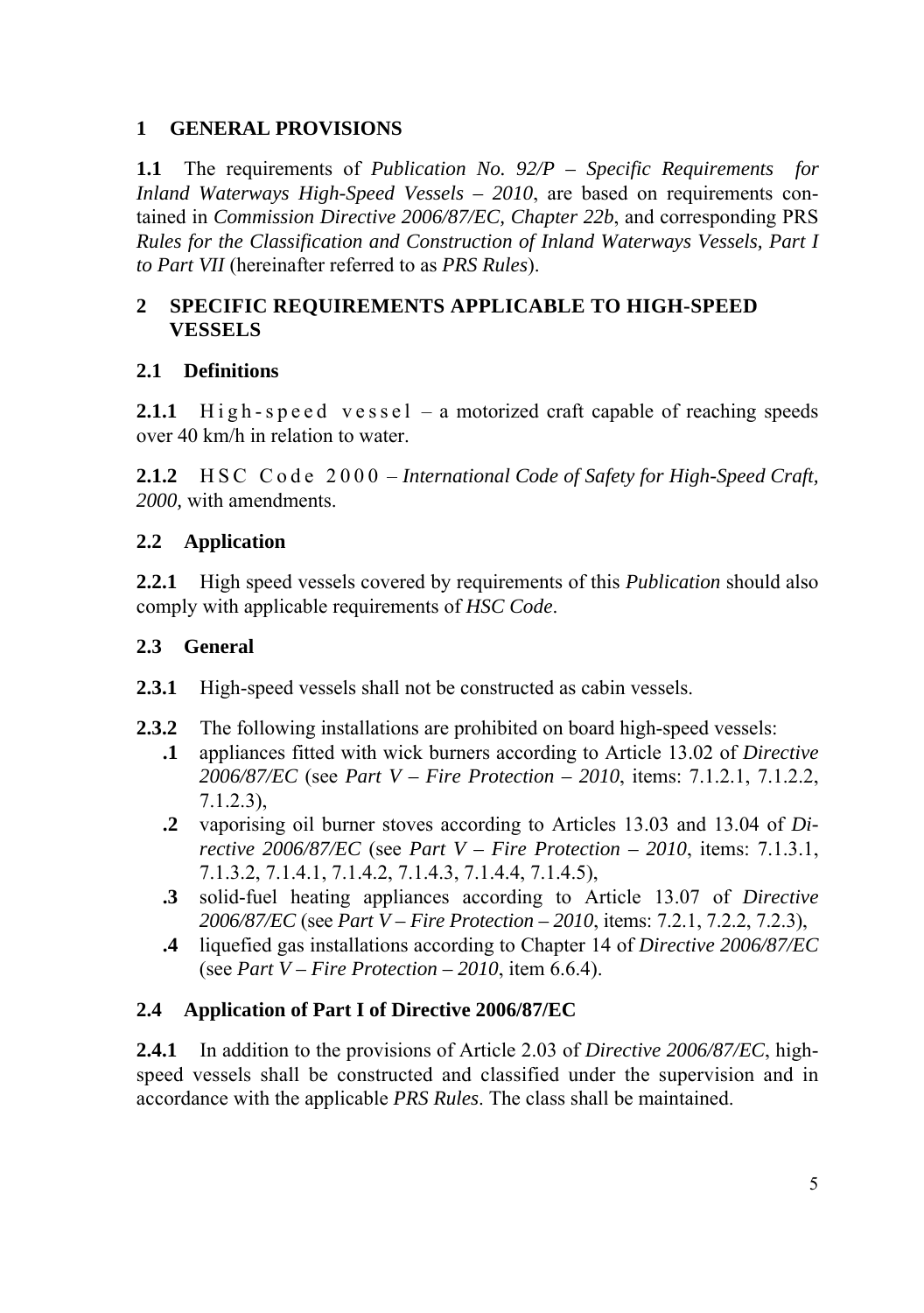**2.4.2** By way of derogation from Article 2.06 of *Directive 2006/87/EC*, Community certificates issued in accordance with the provisions of this *Publication* shall be valid for a maximum 5 years.

## **2.5 Application of Technical requirements**

**2.5.1** Notwithstanding paragraph 2.4.2 and 2.5.2, requirements of *Part II – Hull* (Chapters 2, 3 (except 3.2), 4, 5 (without requirements in box brackets)), as well as requirements of *Part III – Hull Equipment*, *Part IV – Stability and Freeboard*, *Part V – Fire Protection*, *Part VI – Machinery and Piping Systems*, *Part VII x– Electrical Equipment and Automation* shall apply to high-speed vessels, with the exception of the following provisions:

- **.1** Article 3.04(6) of *Directive 2006/87/EC*, second subparagraph (see *Part V – Fire Protection – 2010*, item 2.1.2.8.2),
- **.2** Article 8.08(2) of *Directive 2006/87/EC*, second sentence (see *Part VI – Machinery and Piping Systems – 2005*, *Amendments No.1/2010*, item 16.1.1, second sentence),
- **.3** *Part III Hull Equipment 2010*, item 10.5.4, second and third sentence
- **.4** Article 12.02(4) of *Directive 2006/87/EC*, second sentence,
- **.5** *Part III Hull Equipment 2010*, item 15.3.1, second sentence.

The requirements concerning specific design loads, method of calculation of design details and specific stability characteristics for high-speed vessels are subject to PRS agreement in each particular case.

**2.5.2** By way of derogation from *Part III – Hull Equipment*,  $-2010$ , item 15.5.2 and item 15.5.4, all doors in watertight bulkheads shall be capable of being remotely controlled (see *Part VI – Machinery and Piping Systems*, *Amendments No.1/2010*, items 29.3.3, 29.3.4).

**2.5.3** By way of derogation from Article 6.02(1) of *Directive 2006/87/EC*, (see *Part VI – Machinery and Piping Systems*, *Amendments No. 1/2010*, item 7.2.1.5.2 first sentence), in case of failure or malfunctioning of the steering apparatus drive unit, a second independent steering apparatus drive unit or a manually operated drive unit shall come into operation without time delay.

**2.5.4** In addition to the requirements of Technical requirements, high-speed vessels shall meet the requirements of items 2.7, 2.8, 2.9, 2.10, 2.11, 2.12, 2.13, 2.14.

## **2.6 Seats and safety belts**

Seats shall be available for the maximum number of passengers permitted on board. Seats shall be fitted with safety belts. Safety belts may be dispensed with where suitable impact protection is provided or where they are not required under 4.6 of the HSC Code 2000.

## **2.7 Freeboard**

By way of derogation from *Part IV – Stability and Freeboard – 2008*, item 5.4, the freeboard shall be at least 500 mm.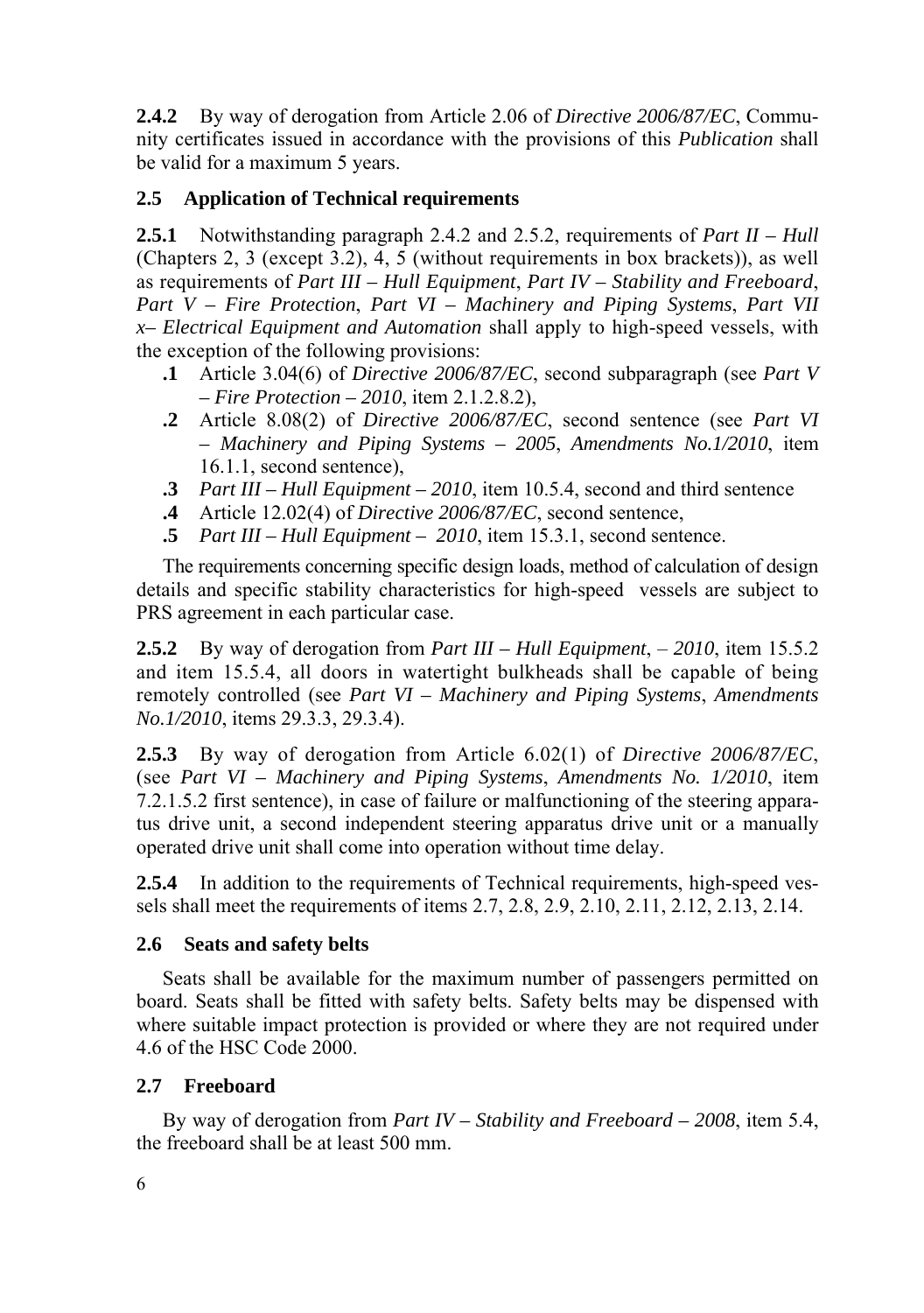## **2.8 Buoyancy, stability and subdivision**

For high-speed vessels, proper documentation shall be provided for:

- **.1** buoyancy and stability characteristics adequate for safety where the craft is operated in the displacement mode, both when intact and when damaged;
- **.2** stability characteristics and stabilising systems ensuring the safety of the craft when used in the dynamic buoyancy phase and the transition phase;
- **.3** stability characteristics in the non-displacement and transitional modes adequate to transfer the craft safely to displacement mode in case of any system malfunction.

## **2.9 Wheelhouse**

### **2.9.1 Arrangement**

- **.1** By way of derogation from *Part III Hull Equipment 2010*, item 8.1.1, wheelhouses shall be arranged in such a way that the helmsman and a second member of the crew may at all times perform their tasks while the vessel is under way.
- **.2** The steering position shall be arranged so as to accommodate workstations for the persons mentioned in .1. The instruments for navigation, manoeuvring, monitoring and communication and other important operating controls shall be sufficiently close together to allow a second member of the crew as well as the helmsman to obtain the necessary information and to operate the controls and installations as necessary while seated. The following requirements shall apply in all cases:
	- $\overline{a}$  the steering position for the helmsman shall be arranged so as to allow radar navigation by one person,
	- $\theta$  the second member of the crew shall have his own radar screen (slave) at his workstation and shall be able to intervene from his workstation to transmit information and control the propulsion of the vessel.
- **.3** The persons mentioned in .1 shall be able to operate the installations mentioned in .2 without any hindrance, including when safety belts are properly worn.

## **2.9.2 Unobstructed view**

- **.1** By way of derogation from *Part III Hull Equipment 2010*, item 8.2.3, the area of obstructed view forward of the bow for the helmsman in a seated position shall not be more than one vessel length irrespective of the amount of cargo.
- **.2** By way of derogation from *Part III Hull Equipment 2010*, items 8.2.2.1, 8.2.2.2 and 8.2.4, the total arc of blind sectors from right ahead to 22,5° abaft the beam on either side shall not exceed 20°. Each individual blind sector shall not exceed 5°. The clear sector between two blind sectors shall not be less than 10°.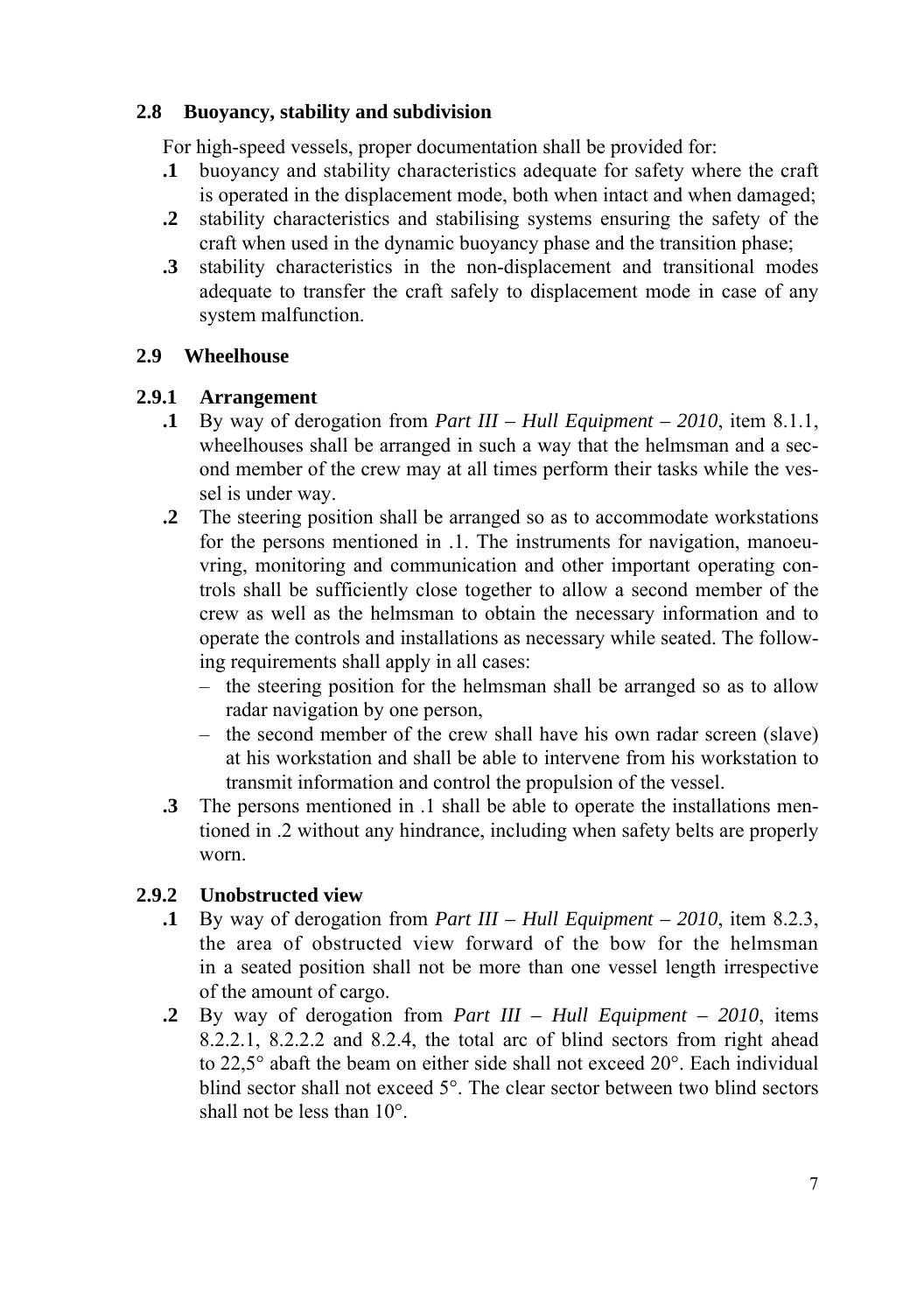## **2.9.3 Instruments**

Instrument panels for operating and monitoring the installations mentioned in 2.13 shall be in separate and clearly marked positions in the wheelhouse. This shall also apply, where appropriate, to controls for launching collective lifesaving equipment.

## **2.9.4 Lighting**

Red light shall be used for areas or pieces of equipment which shall be lit during use with possibilities of dimming if applicable.

#### **2.9.5 Windows**

Reflections shall be avoided. A means for avoiding dazzle by sunlight shall be provided.

#### **2.9.6 Surface materials**

The use of reflective surface materials in the wheelhouse shall be avoided.

### **2.10 Additional equipment**

- **2.10.1** High-speed craft shall have the following equipment:
	- **.1** a radar installation and rate-of-turn indicator according to Article 7.06(1) of *Directive 2006/87/WE (see Part III – Hull Equipment – 2010*, item 2.7.2 referring to rate-of-turn indicators).
	- **.2** readily accessible individual lifesaving equipment for the maximum number of persons permitted on board conforming to Standard PN-EN 395:1998 for ships constructed before 21.12.2006 and Standard PN-EN ISO 12402-4:2006 for ships constructed on or after 21.12.2006.

#### **2.11 Closed areas**

#### **2.11.1 General**

Public spaces and accommodation and the equipment they contain shall be designed so that any person making proper use of those facilities will not suffer injury during a normal and emergency start or stop, or during manoeuvring in normal cruise and in failure or malfunction conditions.

## **2.11.2 Communication**

- **.1** For the purpose of informing passengers of safety measures, all passenger vessels shall be fitted with acoustic and visual installations visible and audible to everyone on board.
- **.2** The installations described under .2 shall enable the boatmaster to give instructions to passengers.
- **.3** Every passenger shall have access to instructions for emergency situations close to their seat, including a plan of the vessel showing all exits, escape routes, emergency equipment, lifesaving equipment and instructions for the use of lifejackets.